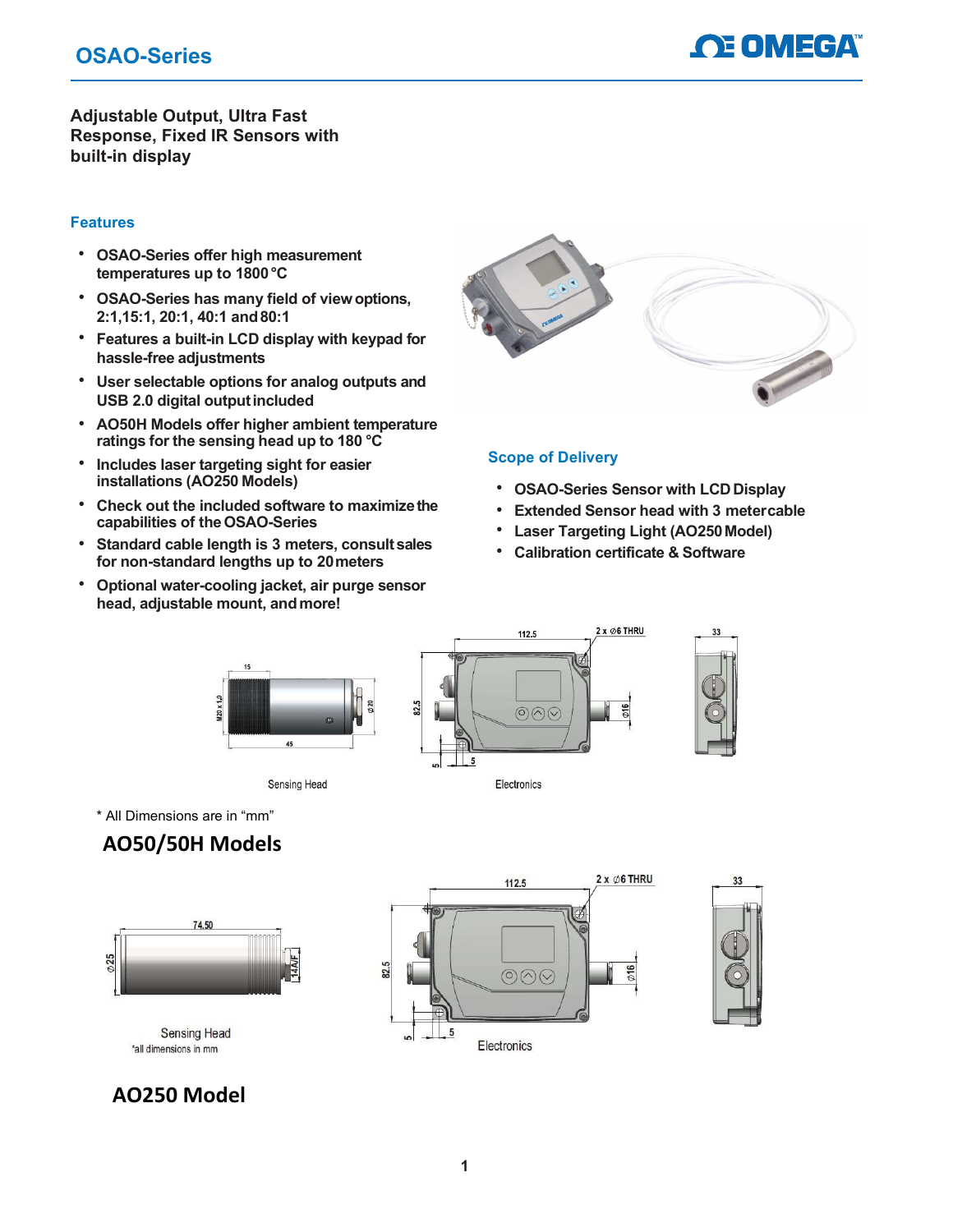# **OE OMEGA**

## Technical Specifications

| <b>Model</b>                                                        | OS-AO50-*                                                                                                                                                                         | OS-AO50H-*                                                                                                                                                                        | OS-AO250-*                                                                                                                                                                                           |
|---------------------------------------------------------------------|-----------------------------------------------------------------------------------------------------------------------------------------------------------------------------------|-----------------------------------------------------------------------------------------------------------------------------------------------------------------------------------|------------------------------------------------------------------------------------------------------------------------------------------------------------------------------------------------------|
| <b>Temperature Range</b>                                            | $0^\circ$ C800 $^\circ$ C                                                                                                                                                         | $0^\circ$ C800 $^\circ$ C                                                                                                                                                         | 250°C1000°C<br>300°C1300°C<br>350°C1800°C<br>(dependent of FOV)                                                                                                                                      |
| <b>Spectral Response</b>                                            | $814 \mu m$                                                                                                                                                                       | $814 \mu m$                                                                                                                                                                       | $1.6 \mu m$                                                                                                                                                                                          |
| <b>Photodetector Type</b>                                           | Thermopile                                                                                                                                                                        | Thermopile                                                                                                                                                                        | <b>InGaAs</b>                                                                                                                                                                                        |
| Field of View (FOV)                                                 | 2:1 or 15:1                                                                                                                                                                       | 2:1 or 15:1                                                                                                                                                                       | 20:1, 40:1, or 80:1                                                                                                                                                                                  |
| Emissivity $(\epsilon)$                                             | $0.11.2$ adjustable                                                                                                                                                               | $0.11.2$ adjustable                                                                                                                                                               | $0.11.0$ adjustable                                                                                                                                                                                  |
| <b>Response Time</b>                                                | 20 msec adjustable up to<br>10 sec                                                                                                                                                | 60 msec adjustable up<br>to 10 sec                                                                                                                                                | 2 msec adjustable up<br>to 10 sec                                                                                                                                                                    |
| <b>Accuracy</b>                                                     | ± 1% of the measured value<br>or 3°C whichever value<br>is greater (The sensor head<br>must be at constant<br>ambient temperature for a<br>minimum of 15 minutes)                 | $±1.5\%$ of the measured<br>value or 2°C whichever is<br>greater (The sensor head<br>must be at constant<br>ambient temperature for<br>a minimum of 15<br>minutes)                | Below 1500°C:<br>$\pm 0.3\%$ of rdg +1 $^{\circ}$ C<br>Above 1500°C:<br>$\pm 0.4\%$ of rdg +1 $^{\circ}$ C                                                                                           |
| <b>Repeatability</b>                                                | 0.3% of reading $+1^{\circ}$ C                                                                                                                                                    | 0.3% of reading + $1^{\circ}$ C                                                                                                                                                   | $0.1\%$ of reading +1 $^{\circ}$ C                                                                                                                                                                   |
| <b>Temperature</b><br>Coefficient2                                  | $\pm$ 0.06 °C/°C (0.06 °F/°F)<br>or $\pm 0.06\%$<br>(whichever is greater)                                                                                                        | ± 0.06 °C/°C (0.06 °F/°F)<br>or $\pm 0.06 \%$<br>(whichever is greater)                                                                                                           | $\pm$ 0.055°C/°C (0.055°F/°F)<br>or ± 0.055 %<br>(whichever is greater)                                                                                                                              |
| <b>Sighting Option</b>                                              | None                                                                                                                                                                              | None                                                                                                                                                                              | Laser Pilot Light (PL)                                                                                                                                                                               |
| <b>Analog Output</b>                                                | 0-20mA, 4-20mA, 0-10V,<br>Thermocouple Type "K" or<br>"J" (User selectable)                                                                                                       | 0-20mA, 4-20mA, 0-10V,<br>Thermocouple Type "K" or<br>"J" (User selectable)                                                                                                       | 0-20mA, 4-20mA,<br>0-10V (User Selectable)                                                                                                                                                           |
| <b>Digital Output</b>                                               | <b>USB 2.0</b><br>RS-232/RS-485 interface card<br>(Optional)<br>*At a time only one digital<br>output possible                                                                    | <b>USB 2.0</b><br>RS-232/RS-485 interface<br>card (Optional)<br>*At a time only one digital<br>output possible                                                                    | USB 2.0 output<br>RS-232/RS-485<br>interface card (Optional)<br>*at a time only one digital<br>output possible                                                                                       |
| <b>Operating Temp.</b><br>Range                                     | Electronic Box up to 70°C<br>Sensor head up to 120°C                                                                                                                              | Electronic Box up to 70°C<br>Sensor head up to 180°C                                                                                                                              | Electronic Box and<br>Sensor Head up to<br>70°C                                                                                                                                                      |
| <b>Storage Temp. Range</b>                                          | $-20^{\circ}$ C70 $^{\circ}$ C                                                                                                                                                    | $-20^{\circ}$ C70 $^{\circ}$ C                                                                                                                                                    | $-20^{\circ}$ C $70^{\circ}$ C                                                                                                                                                                       |
| <b>Relay Output</b>                                                 | Relay Output with<br>hysteresis 60V DC/42V AC                                                                                                                                     | Relay Output with<br>hysteresis 60V DC/42V AC                                                                                                                                     | Relay output with<br>hysteresis 60V DC / 42V<br><b>AC RMS, 0.4A</b>                                                                                                                                  |
| <b>Adjustable Parameters</b><br>and Features via<br><b>Software</b> | Emissivity, Response Time,<br>Clear Time (Peak Picker),<br>Analog Output, Sub Range,<br>Unit of Temperature (°C/°F),<br>Communication mode<br>(Comm.mode), Record Feature<br>etc. | Emissivity, Response Time,<br>Clear Time (Peak Picker),<br>Analog Output, Sub Range,<br>Unit of Temperature (°C/°F),<br>Communication mode<br>(Comm.mode), Record<br>Feature etc. | Emissivity, Response<br>Time, Clear Time(Peak<br>Picker), Analog Output,<br>Analog Scale (sub<br>range), Unit of<br>Temperature(°C/°F),<br>Communication mode<br>(Comm.mode), Record<br>Feature ect. |